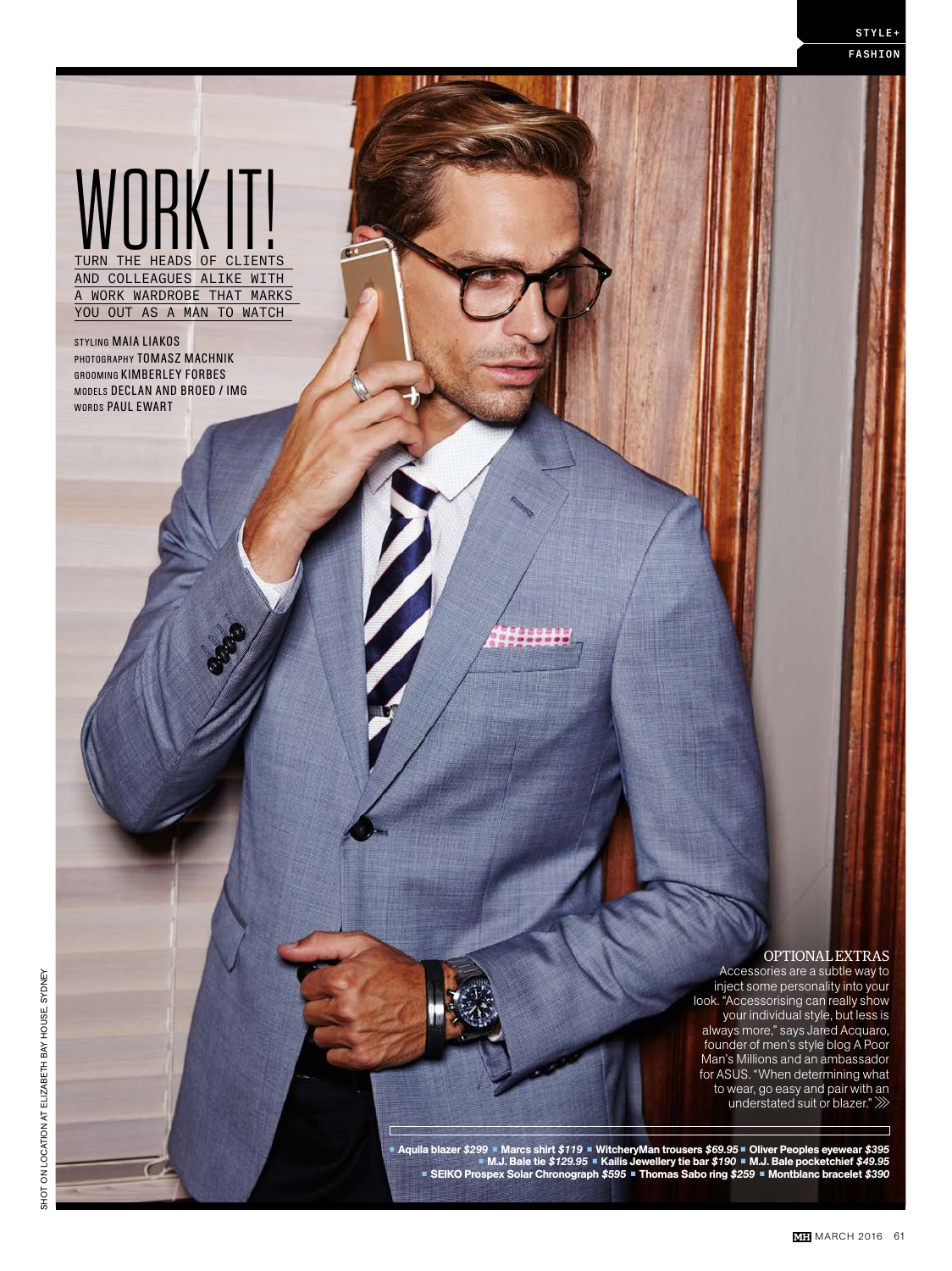

### THE KNIT KNACK  $\blacktriangleright$



A cardigan is an informal alternative to a jacket, just make sure it has high armholes to keep it contemporary not Grandad-like. "A button-up cardigan in fine merino or cashmere is a great way to soften your office look," explains Glenn Elliott, senior buyer for men's tailored and luxury clothing at David Jones. "It can also add additional colour when layered under your suit or blazer." If you're wearing a tie with your cardigan, leave the bottom two buttons undone to reinforce the relaxed vibe.

▪ Marcs cardigan *\$119* ▪ Evans tie *\$69* ▪ Ben Sherman shirt *\$89.95* ▪ Van Heusen trousers *\$165* ▪ Hugo Boss eyewear *\$430* ▪ Thomas Sabo leather bracelet *\$349* and signet ring *\$489* (right hand), zirconia ring *\$299*, beaded ring *\$299* and leather bracelet *\$199* (left hand) ■ ASUS ZenBook UX305FA \$1099 (available from JB HiFi, *jbhifi.com.au*)

- Declan (left) wears ▪ M.J. Bale jacket *\$599*
- and trousers *\$299* ▪ M.J. Bale shirt *\$79.95*
- Ted Baker tie *\$109.95*
- M.J. Bale pocketchief *\$49.95*
- Aquila shoes \$499
- Montblanc briefcase *\$1610*
- Broed (right) wears ▪ Calvin Klein jacket *\$449*
- and trousers *\$250* (from Myer) ▪ H&M sweater *\$59.95*
- Herringbone belt *\$159*
- 124 shoes \$799
- Louis Vuitton bag \$2790

▪ Timothy Oulton Ardingley armchair *\$3755*

(from Coco Republic)



#### $\blacktriangleleft$  JUMPER FOR JOY

#### SUIT YOURSELF

"All shades of grey – anthracite, metal, steel and charcoal – along with the continued statement of stronger blues are the colours of the season," says Elliott. Checks – like herringbone and houndstooth – are being applied to add interest and depth. If you do want to experiment with patterns, keep the rest of your outfit on the simple side.



When you pull on a sweater for the office, make sure it's slim enough to layer under a jacket. "Go for lightweight wools and cashmere to cut the bulk," says Acquaro.

- Ben Sherman sweater *\$99.95*
- Calvin Klein shirt *\$89.95* (from Myer) ▪ Ray-Ban eyewear *\$499*
- ▪Herringbone tie *\$119*
- 
- **Erédérique Constant Manufacture** Slimline Moonphase watch *\$5600*
	-
- 
-